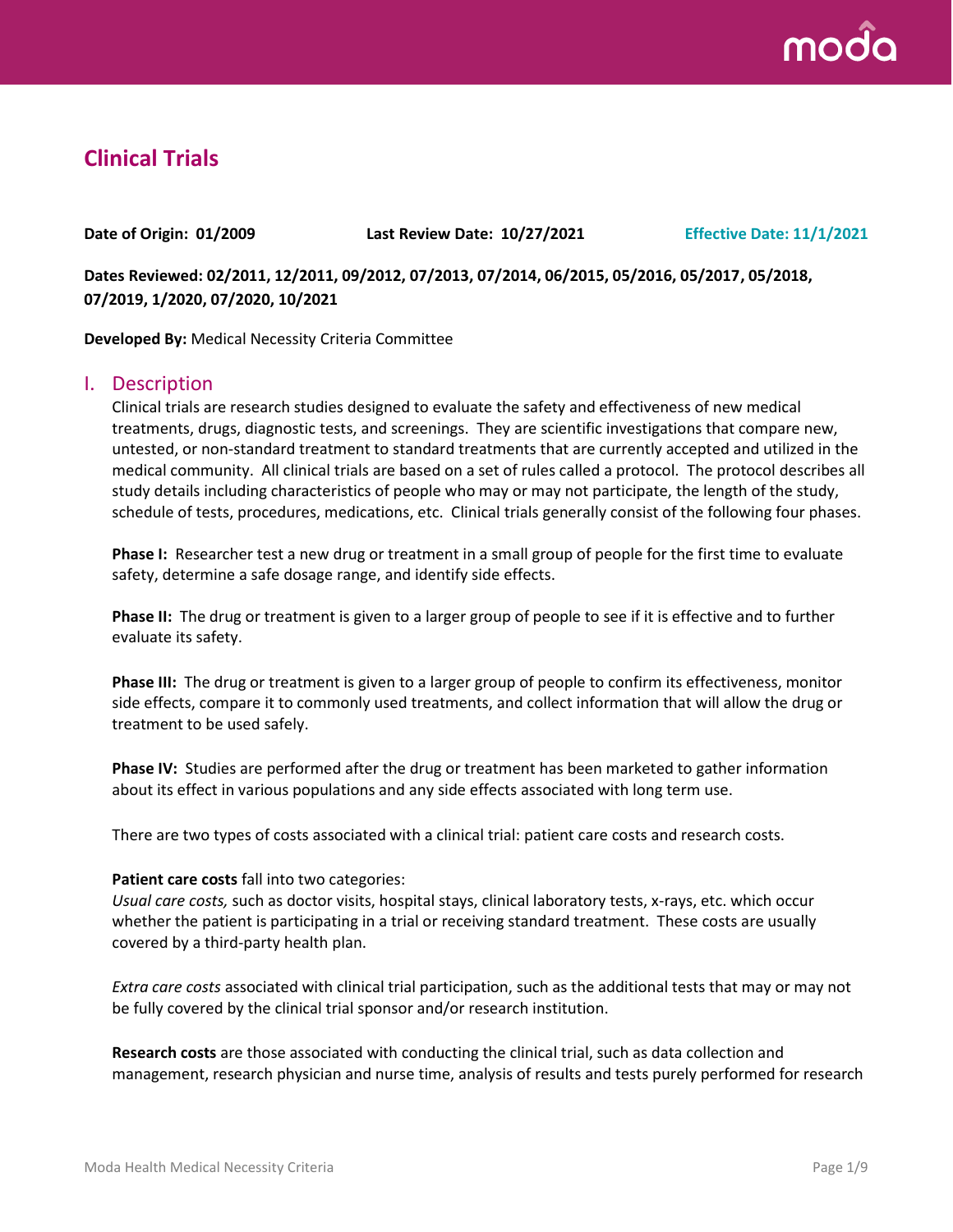purposes. Such costs are usually covered by the organization sponsoring the clinical trial. Costs for the drugs or devices being studied may also be covered by the organization sponsoring the clinical trial.

### II. Criteria: CWQI HCS-0017

- A. Moda Health considers Clinical Trials qualified when **1 or more** of the following are met:
	- a. Qualified clinical trial for **Oregon members** are limited to trials meeting **All** of the following:
		- i. Funded, or supported by a center of cooperative group that is funded by **1 or more**  of the following:
			- 1. National Institutes of Health
			- 2. Centers for Disease Control and Prevention
			- 3. Agency for Healthcare Research and Quality
			- 4. Centers for Medicare and Medicaid Services
			- 5. United States Department of Defense
			- 6. United States Department of Veterans Affairs
		- ii. The clinical trial meets **1 or more** of the following:
			- 1. Conducted as **1 or more** of the following:
				- a. An investigational new drug application
				- b. An investigational device exemption
				- c. A biologics license application to the United States Food and Drug Administration
				- 2. Exempt by federal law from the requirement to submit an investigational new drug application to the United States Food and Drug Administration
	- b. Qualified clinical trials for **Alaska members** are limited to trials that meet **All** of the following:
		- i. An approved clinical trial includes **1 or more** of the following:
			- 1. A scientific study using human subjects designed to test and improve prevention, diagnosis, treatment or palliative care of cancer; **or**
			- 2. The safety and effectiveness of a drug, device, or procedure used in the prevention, diagnosis, treatment or palliative care of a subject
		- ii. The study must be approved by **All** of the following:
			- 1. An institutional review board that complies with 45 CFR Part 46 and **1 or more** of the following:
				- a. United States Department of Health and Human Services, National Institute of Health, or its institutes or centers
				- b. United States Department of Health and Human Services, United States Food and Drug Administration
				- c. United States Department of Defense
				- d. United States Department of Veterans Affairs; or
				- e. A non-governmental research entity abiding by current National Institutes of Health guidelines.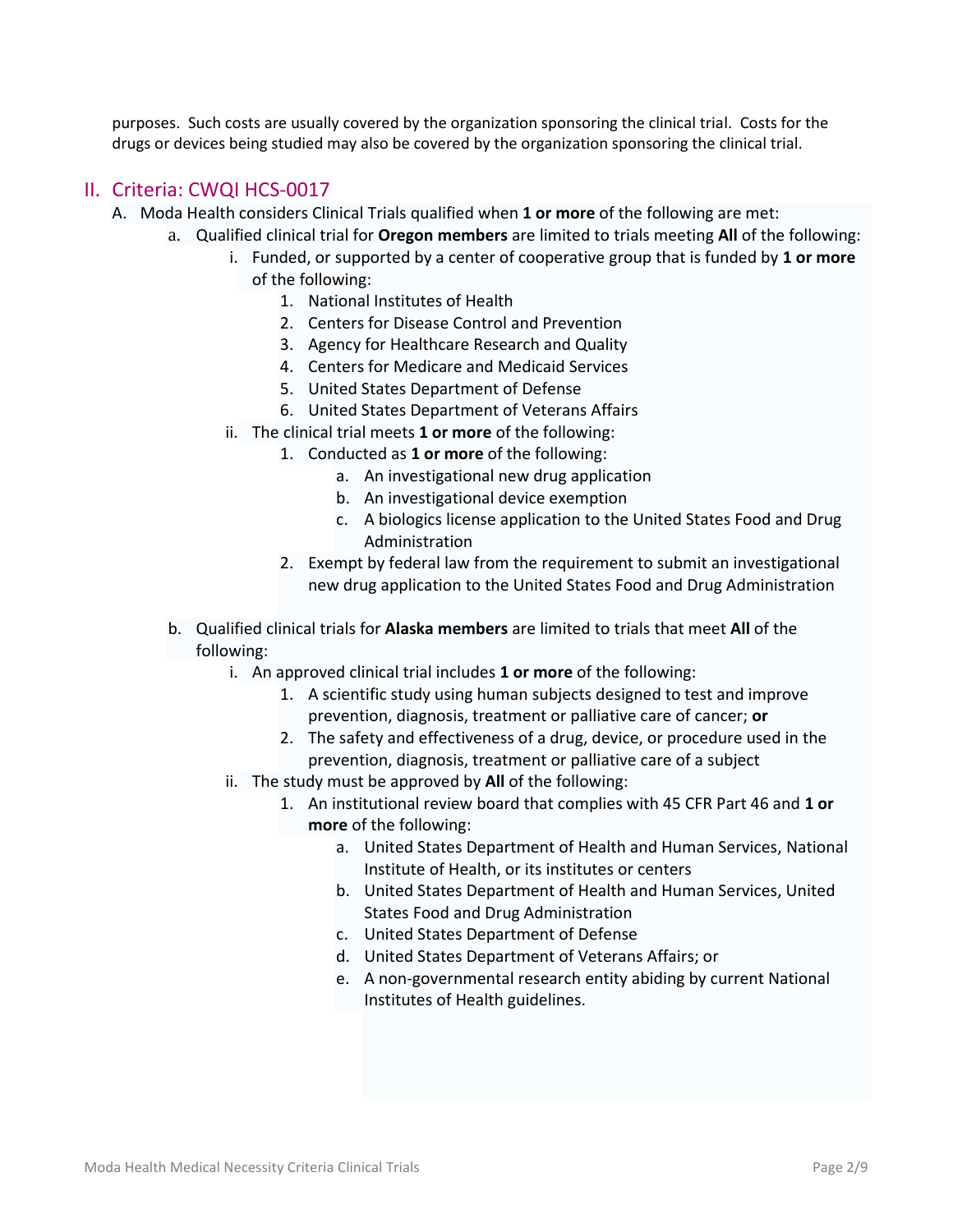- c. Qualified clinical trials for **Texas members** are limited to trials that meet ALL of the following:
	- i. The clinical trial is approved by;
		- (1) the Centers for Disease Control and Prevention of the United States Department of Health and Human Services;
		- (2) the National Institutes of Health;
		- (3) the United States Food and Drug Administration;
		- (4) the United States Department of Defense;
		- (5) the United States Department of Veterans Affairs; or

(6) an institutional review board of an institution in this state that has an agreement with the Office for Human Research Protections of the United States Department of Health and Human Services.

- B. If the above criteria are not met, the study is not considered a qualified clinical trial. Please refer to the *Moda Health Experimental and Investigational Services and Supplies Criteria*
- C. Moda Health will cover **Patient Care Costs** in Clinical Trials that meet **1 or more** of the following:

### a. **Oregon Members**

- i. Moda Health will cover routine costs in clinical trials for Oregon members and **ALL** of the following:
	- 1. Routine cases for the care of a member who is enrolled in or participating in a qualifying clinical trial are covered as defined by **ALL** of the following:
		- a. Routine costs mean medically necessary conventional care, items or services covered by the healthcare insurance plan if typically provided, absent a clinical trial (i.e. hospital costs, labs, imaging)
	- 2. Limitations *as indicated by ALL of the following:*
		- a. Routine costs will be subject to the applicable cost sharing as if provided in the absence of a clinical trial.
		- b. Routine costs for treatment of adverse effects of a clinical trial are covered
- ii. **All** of the following services are **Not Covered** by Moda Health
	- 1. The drug, device or service being tested in the clinical trial unless it would be covered by the Moda Health plan if provided outside of a clinical trial.
	- 2. Items or services required solely for the provision of the drug, device, or service being tested in the clinical trial
	- 3. Items or services required solely for the clinically appropriate monitoring of the drug, device, or services being tested in the clinical trial.
	- 4. Items or services that are provided solely to satisfy data collection and analysis needs and that are not used in the direct clinical management of the member
	- 5. Items or services customarily provided by a clinical trial sponsor free of charge to any person participating in the clinical trial; or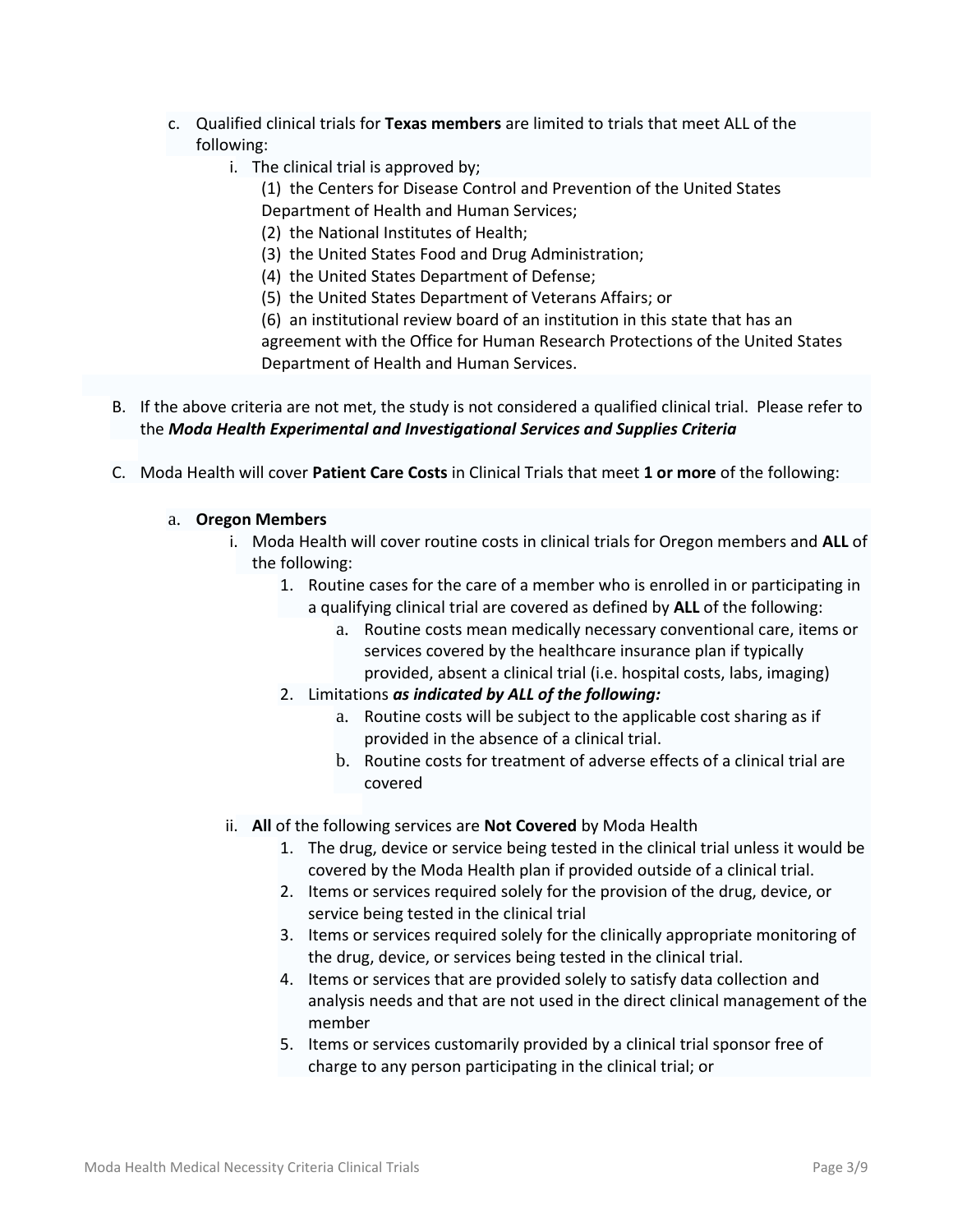6. Items or services that are not covered by Moda Health if provided outside of the clinical trial

### b. **Alaska Members:**

- i. Moda Health will cover routine costs for the care of an Alaska member who is enrolled in an approved clinical trial as defined in federal or state laws related to cancer or other life-threatening disease or condition, including leukemia, lymphoma and bone marrow stem cell disorders and meets **ALL** of the following:
	- 1. Only if the member's treating physicians determines that there is no clear superior non-investigational treatment alternative; and
	- 2. Available clinical or preclinical data provide a reasonable expectation that the treatment provided in the clinical trial will be at least as efficacious as any non-investigational alternative
- ii. Limitations as indicated by **ALL** of the following:
	- 1. Covered costs will be subject to applicable cost sharing as if provided in absence of a clinical trial
	- 2. Routine costs for treatment of adverse effects of a clinical trial are covered
- iii. **All of the following** costs are covered in addition to the standard routine costs.
	- 1. Prevention, diagnosis, treatment, and palliative care of a qualified medical condition.
	- 2. Medical care for an approved clinical trial that would otherwise be covered under a health benefit plan if the medical care were not in connection with an approved clinical trial related to a qualified medical condition.
	- 3. Items or services necessary to provide an investigational item or service
	- 4. The diagnosis or treatment of complications
	- 5. A drug or device approved by the United States Food and Drug administration (FDA) without regard to whether the FDA approved the drug or device for use in treating a member's particular condition, but only to the extent that the drug or device is not paid for by the manufacturer, distributor, or provider of the drug or device
	- 6. Services necessary to administer a drug or device under evaluation in the clinical trial
	- 7. Transportation for the member that is primarily for and essential to the medical case

#### iv. **Not covered as indicated by ALL of the following:**

- 1. A drug or device that is associated with the clinical trial that has not been approved by the FDA
	- a. This includes indication, dose, frequency of administration and combination therapy
- 2. Housing, companion expenses, or other non-clinical expenses associated with the clinical trial
- 3. An item or service provided solely to satisfy data collection and analysis and not used in the clinical management of the member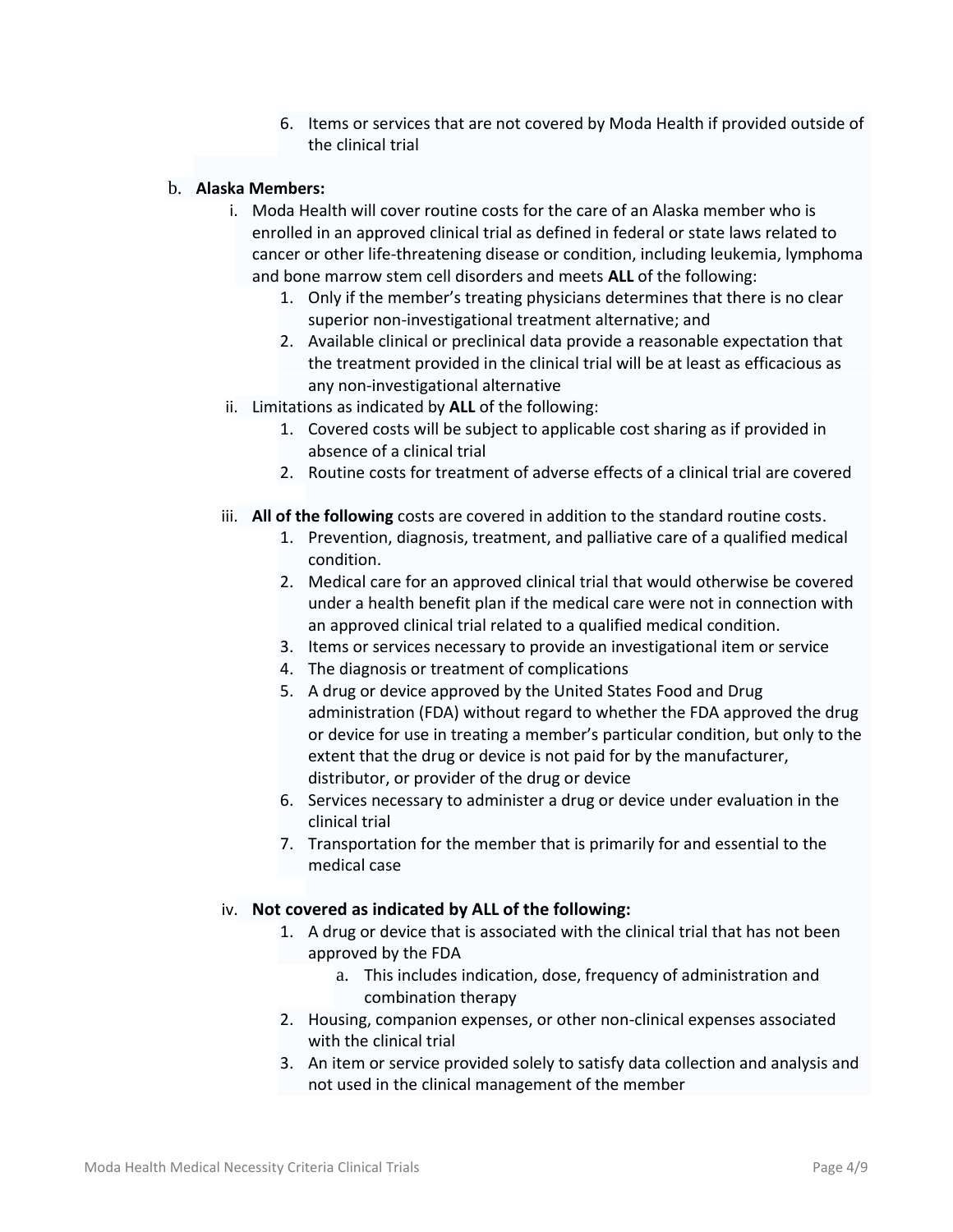- 4. An item or service excluded from coverage in the **General Exclusions** section of the member handbook
- 5. An item or service paid for or customarily paid for through grants or other funding

### c. **Texas members**

- i. Moda Health will cover **routine patient care costs** for a member enrolled in a qualified clinical trial if **ALL** of the following are met:
	- 1. The request is in connection with a phase I, phase II, phase III, or phase IV clinical trial
	- 2. The clinical trial is conducted in relation to the prevention, detection, or treatment of a life-threatening disease or condition
- ii. Routine care costs **DO NOT** include:
	- 1. The cost of an investigational new drug or device that is not approved for any indication by the United States Food and Drug Administration, including a drug or device that is the subject of the clinical trial
	- 2. The cost of a service that is not a health care service, regardless of whether the service is required in connection with participation in a clinical trial
	- 3. The cost of a service that is clearly inconsistent with widely accepted and established standards of care for a particular diagnosis
	- 4. A cost associated with managing a clinical trial
	- 5. The cost of a health care service that is specifically excluded from coverage under a health plan benefit
- iii. Moda Health will **NOT** be required to reimburse the research institution conducting the clinical trial for the cost of routine patient care unless the research institution, and each health care professional providing routine patient care through the research institution, agrees to accept reimbursement under the health benefit plan, at the rates that are established under the plan, as payment in full for the routine patient care provided in connection with the clinical trial.
- iv. Moda Health is **NOT** required to provide benefits for services that are a part of the subject matter of the clinical trial and that are customarily paid for by the research institution conducting the clinical trial.

## D. **Federal Regulations for Clinical Trials- General Regulations governing all States. Qualified clinical trials**

- a. An approved clinical trial means a phase I, phase II, phase III, or phase IV clinical trial that is conducted in relation to the prevention, detection, or treatment of cancer or other lifethreatening disease or condition and is described in any of the following subparagraphs:
	- i. The study or investigation is approved or funded by **1 or more** of the following:
		- 1. The National Institutes of Health
		- 2. The Centers for Disease Control and Prevention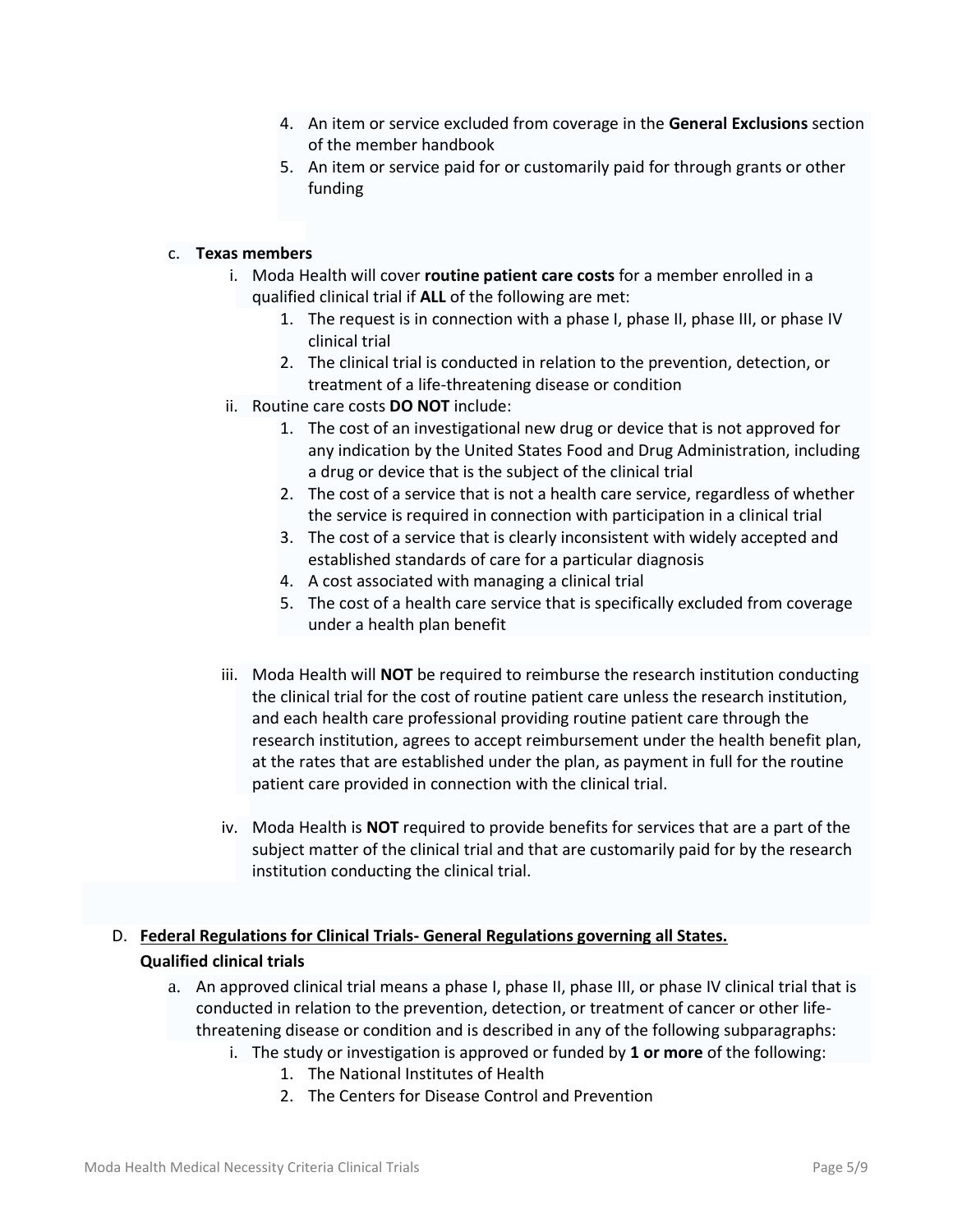- 3. The Agency for Health Care Research and Quality
- 4. The Centers for Medicare & Medicaid Services
- 5. Cooperative group or center of any of the entities described in 1-4 or the Department of Defense or the Department of Veterans Affairs.
- 6. A qualified non-governmental research entity identified in the guidelines issued by the National Institutes of Health for center support grants.
- 7. Any of the following if the conditions described in paragraph II.D.b are met:
	- a. The Department of Veterans Affairs
	- b. The Department of Defense
	- c. The Department of Energy
- ii. The study or investigation is conducted under an investigational new drug application reviewed by the Food and Drug Administration
- iii. The study or investigation is a drug trial that is exempt from having such an investigational new drug application
- b. The conditions described in this paragraph, for a study or investigation conducted by a Department, are that the study or investigation has been reviewed and approved through a system of peer review that the Secretary determines
	- i. To be comparable to the system of peer review of studies and investigations used by the National Institutes of Health, and
	- ii. Assures unbiased review of the highest scientific standards by qualified individuals who have no interest in the outcome of the review.

#### c. **Criteria for Coverage of Patient Care Costs in Clinical Trials**:

- i. The individual is eligible to participate in an approved clinical trial according to the trial protocol with respect to treatment of cancer or other life-threatening disease or condition
- ii. And **1 or more** of the following:
	- 1. The referring health care professional is a participating health care provider and has concluded that the individual's participation in such trial would be appropriate based upon the individual meeting the conditions described in paragraph (i); or
	- 2. The participant or beneficiary provides medical and scientific information establishing that the individual's participation is such trial would be appropriate based on the individual meeting the conditions described in paragraph (i).

#### d. **Not covered:**

- i. The investigation item, device, or service, itself
- ii. Items and services that are provided solely to satisfy data collection and analysis needs and that are not used in the direct clinical management of the patient, or
- iii. A service that is clearly inconsistent with widely accepted and established standards of care for a particular diagnosis.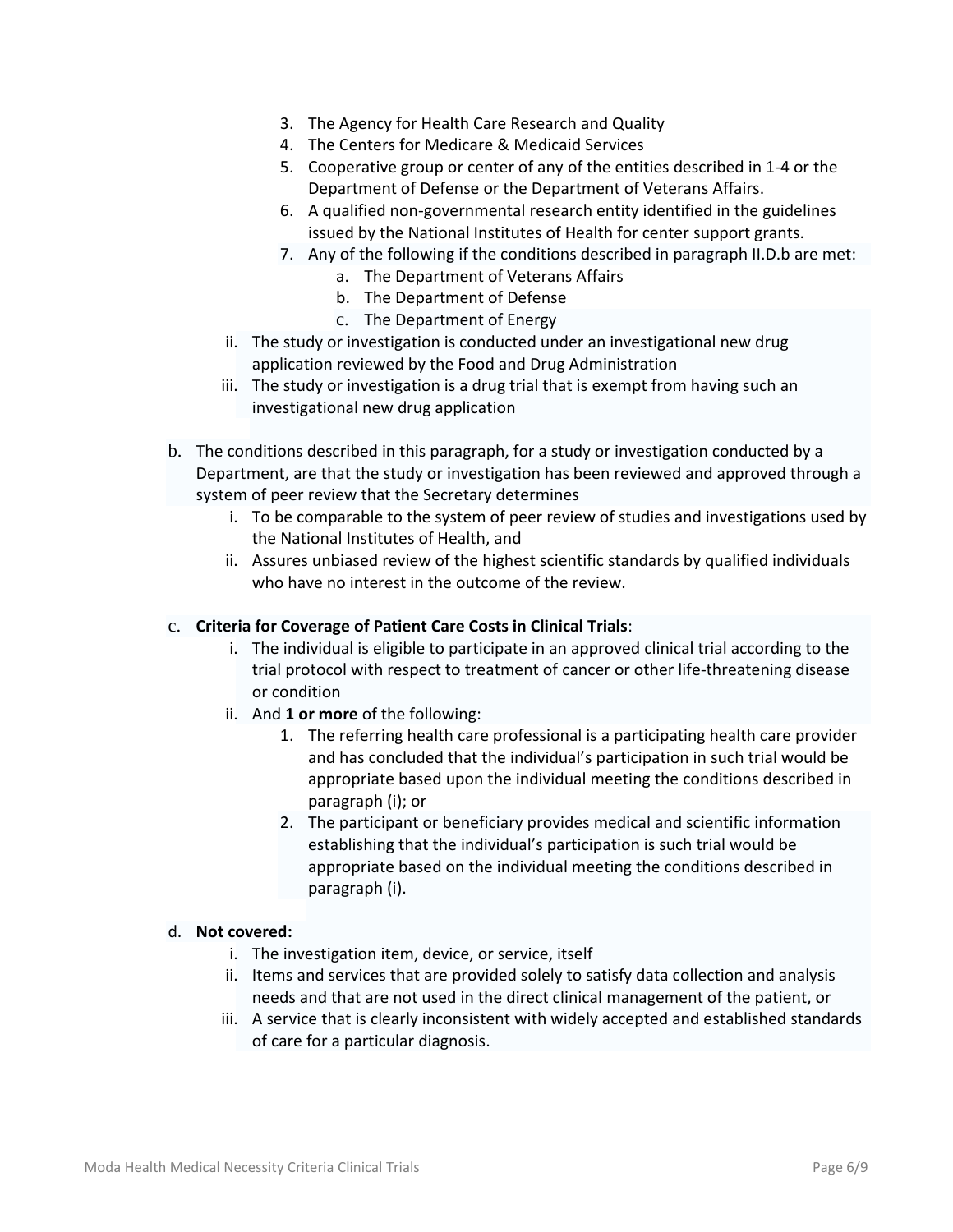## III. Information Submitted with the Prior Authorization Request:

- 1. History and physical
- 2. Treatment history for the condition for which a clinical trial is being requested
- 3. A detailed clinical trial protocol
- 4. A copy of the informed-consent document signed by the patient
- 5. A copy of the Institutional Review Board (IRB) approval

## IV. CPT or HCPC codes covered:

| Codes       | <b>Description</b>                                                                            |  |
|-------------|-----------------------------------------------------------------------------------------------|--|
| G0293       | Noncovered surgical procedure(s) using conscious sedation, regional, general or spinal        |  |
|             | anesthesia in a Medicare qualifying clinical trial, per day                                   |  |
| G0294       | Noncovered surgical procedure(s) using either no anesthesia or local anesthesia only, in      |  |
|             | a Medicare qualifying clinical trial, per day                                                 |  |
| S9988       | Services provided as a part of a phase I clinical trial                                       |  |
| S9990       | Services provided as a part of a phase II clinical trial                                      |  |
| S9991       | Services provided as a part of a phase III clinical trial                                     |  |
| Modifier Q0 | Investigational clinical service provided in a clinical research study that is in an approved |  |
|             | clinical research study                                                                       |  |
| Modifier Q1 | Routine clinical service provided in a clinical research study that is in an approved         |  |
|             | clinical research study                                                                       |  |

## V. Annual Review History

| <b>Review Date</b> | <b>Revisions</b>                                                           | <b>Effective Date</b> |
|--------------------|----------------------------------------------------------------------------|-----------------------|
| 01/2009            | Criteria Developed                                                         | 01/2009               |
| 02/2011            | <b>Annual Review</b>                                                       | 02/2011               |
| 12/2011            | Update to criteria- Added Washington regulations                           | 12/2011               |
| 09/2012            | Annual Review: - Added Alaska Regulations                                  | 09/26/2012            |
| 07/2013            | <b>Annual Review</b>                                                       | 07/2013               |
| 07/2014            | <b>Annual Review</b>                                                       | 07/2014               |
| 06/2015            | Annual Review-included Medicare criteria, added California regulations     | 06/15                 |
| 05/2016            | Annual Review: Removed CA regulations. Updated wording added by            | 06/16                 |
|                    | Regulatory                                                                 |                       |
| 05/2017            | Annual Review: Updated to new template                                     | 05/24/2017            |
| 05/2018            | Annual Review: Remove WA clinical trial regulations.                       | 05/23/2018            |
| 07/2019            | Annual Review: No changes                                                  | 08/01/2019            |
| 1/2020             | Update: iv.1.a: expanded indications for a non-covered drug or device      | 01/28/2020            |
| 07/2020            | Annual Review: Reworded section II. A- "Moda Health considers Clinical     | 08/01/2020            |
|                    | Trials qualified" Removed codes S9992, S9994, S9996 – services not         |                       |
|                    | covered                                                                    |                       |
| 10/2021            | Annual Review: Added coverage guidelines for clinical trials that apply to | 11/1/2021             |
|                    | <b>Texas Members</b>                                                       |                       |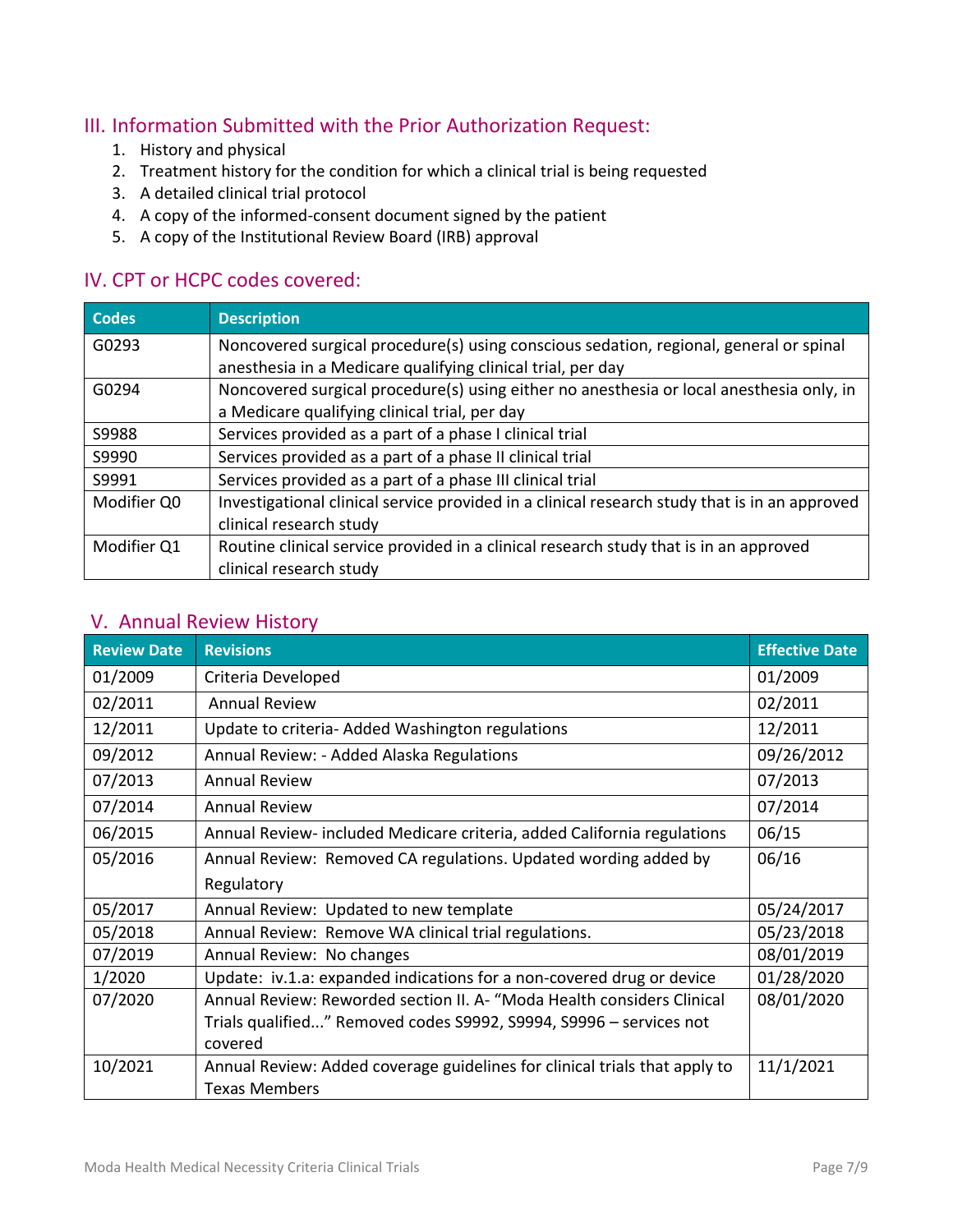### VI. References

- 1. Centers for Medicare & Medicaid Services. (2011). Medical clinical trials policies. Accessed on February 8, 2011 a[t http://www.cms.hhs.gov.](http://www.cms.hhs.gov/)
- 2. Centers for Medicare & Medicaid Services, National Coverage Determination (NCD) for Routine Costs in CLINICAL TRIALS (310.1); Effective 7/9/2007, accessed May 25, 2017.
- 3. Clinical Trials and Insurance Coverage. National Cancer Institute. Accessed on February 8, 2011 at: http://www.cancer.gov/clinicaltrials/education/insurance-coverage/page2
- 4. National Cancer Institute. (2010). States that require health plans to cover patient care core costs in clinical trials. Accessed on May 24, 2017 at http://www.cancer.gov/clinicaltrials/developments/laws-about-clinical-trial-costs
- 5. State of Alaska Department of Commerce, Community, and Economic Development Division of Insurance, (2011. Coverage for clinical trials related to cancer). Sec. 21.42.415. Assessed February 8, 2011 at

http://www.legis.state.ak.us/basis/folioproxy.asp?url=http://wwwjnu01.legis.state.ak.us/cgibin/folioisa.dll/stattx10/query

- 6. State of Oregon Chapter 743A—Health Insurance: Required Reimbursements 2009 Edition. 743A.192 Clinical trials. Accesses on February 8, 2011 at http://www.leg.state.or.us/ors/743a.html
- 7. State of Washington, Title 284 WAC, Office of the Insurance Commissioner, Section 284-43-850 (Clinical trials). Assessed on July 22, 2013 at WAC 284-43-850: Clinical trials.
- 8. U.S. National Institutes of Health. (2008). Clinical trials. Accesses on February 7, 2011 at [www.clinicaltrials.gov](http://www.clinicaltrials.gov/) 42 U.S.C 300gg-8 accessed on July 23, 2013 at <http://www.law.cornell.edu/uscode/text/42/300gg-8>
- 9. State of Texas: TITLE 8. HEALTH INSURANCE AND OTHER HEALTH COVERAGES; https://statutes.capitol.texas.gov/Docs/IN/htm/IN.1379.htm
- 10. Physician Advisors

## Appendix 1 – Covered Diagnosis Codes

|       | ICD 10 code   ICD 10 Code Description                                                    |
|-------|------------------------------------------------------------------------------------------|
| Z00.6 | Encounter for examination for normal comparison and control in clinical research program |

## Appendix 2 – Centers for Medicare and Medicaid Services (CMS)

Medicare coverage for outpatient (Part B) drugs is outlined in the Medicare Benefit Policy Manual (Pub. 100-2), Chapter 15, §50 Drugs and Biologicals. In addition, National Coverage Determination (NCD) and Local Coverage Determinations (LCDs) may exist and compliance with these policies is required where applicable. They can be found at: http://www.cms.gov/medicare-coverage-database/search/advanced-search.aspx. Additional indications may be covered at the discretion of the health plan.

Medicare Part B Covered Diagnosis Codes (applicable to existing NCD/LCD):

| Jurisdiction(s): 5, 8                                                                  | NCD/LCD Document (s): |  |  |  |
|----------------------------------------------------------------------------------------|-----------------------|--|--|--|
| CMS National Coverage Determination (NCD) for Routine Costs in CLINICAL TRIALs (310.1) |                       |  |  |  |